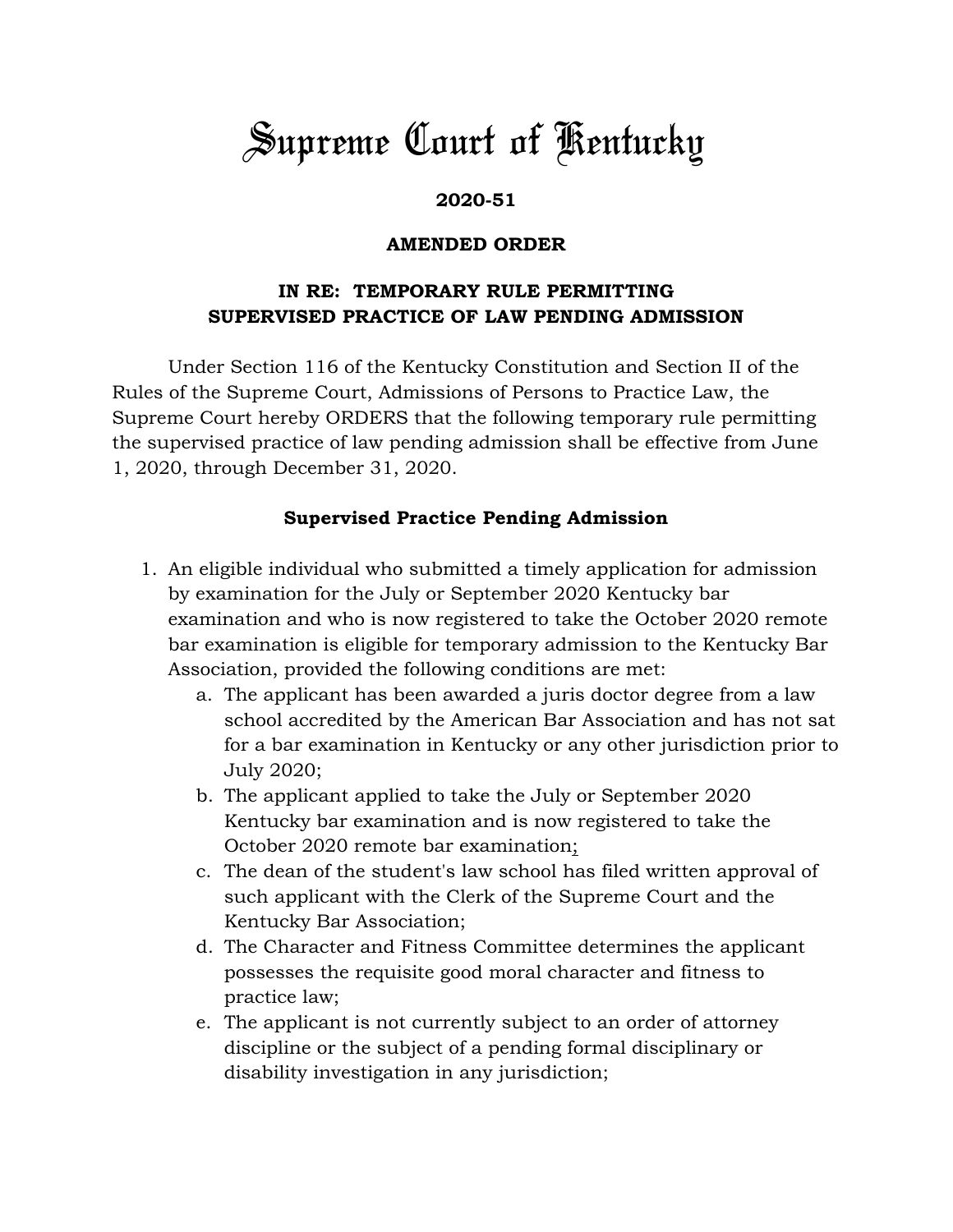- f. The applicant has not been denied admission to practice law in Kentucky nor denied admission on character and fitness grounds in any jurisdiction;
- g. The applicant associates with and is supervised by an active member of the Kentucky Bar Association. The applicant shall disclose the name, address, and membership status of the supervising attorney, which disclosure shall be filed with the Office of Bar Admissions and the Kentucky Bar Association. Additionally, the supervising attorney:
	- i. shall be in good standing with the Kentucky Bar Association;
	- ii. shall have been admitted to practice for not less than four years;
	- iii. shall file a signed verification form certifying the applicant's association with and supervision by that attorney with the Office of Bar Admissions and the Kentucky Bar Association; and
	- iv. shall be identified as such in all papers submitted to a court, government agency or authority, or alternative dispute resolution tribunal, on which the applicant's name appears.
- h. The applicant shall be subject to the disciplinary authority of the Kentucky Bar Association and Kentucky Supreme Court and shall comply with all ethics and related rules of this jurisdiction, including specifically but not limited to rules requiring truthful and non-misleading advertising or other public statements concerning his or her limited authority to practice. The applicant is not permitted to advertise independently of the supervising attorney.
- i. The applicant shall affirmatively state in all written (including electronic) communications with the public and clients the following language: "Practice temporarily authorized pending admission to the Kentucky Bar Association." In the initial consultation, the applicant shall affirmatively inform prospective clients with whom the applicant meets (whether in person, by phone or any other means) of the applicant's temporary authorization to practice pending admission to the Kentucky Bar Association.
- 2. An eligible individual who has submitted a timely application for admission to practice in the highest court of another state through the administration of that state's bar examination scheduled during the remainder of 2020 may be granted temporary admission to the Kentucky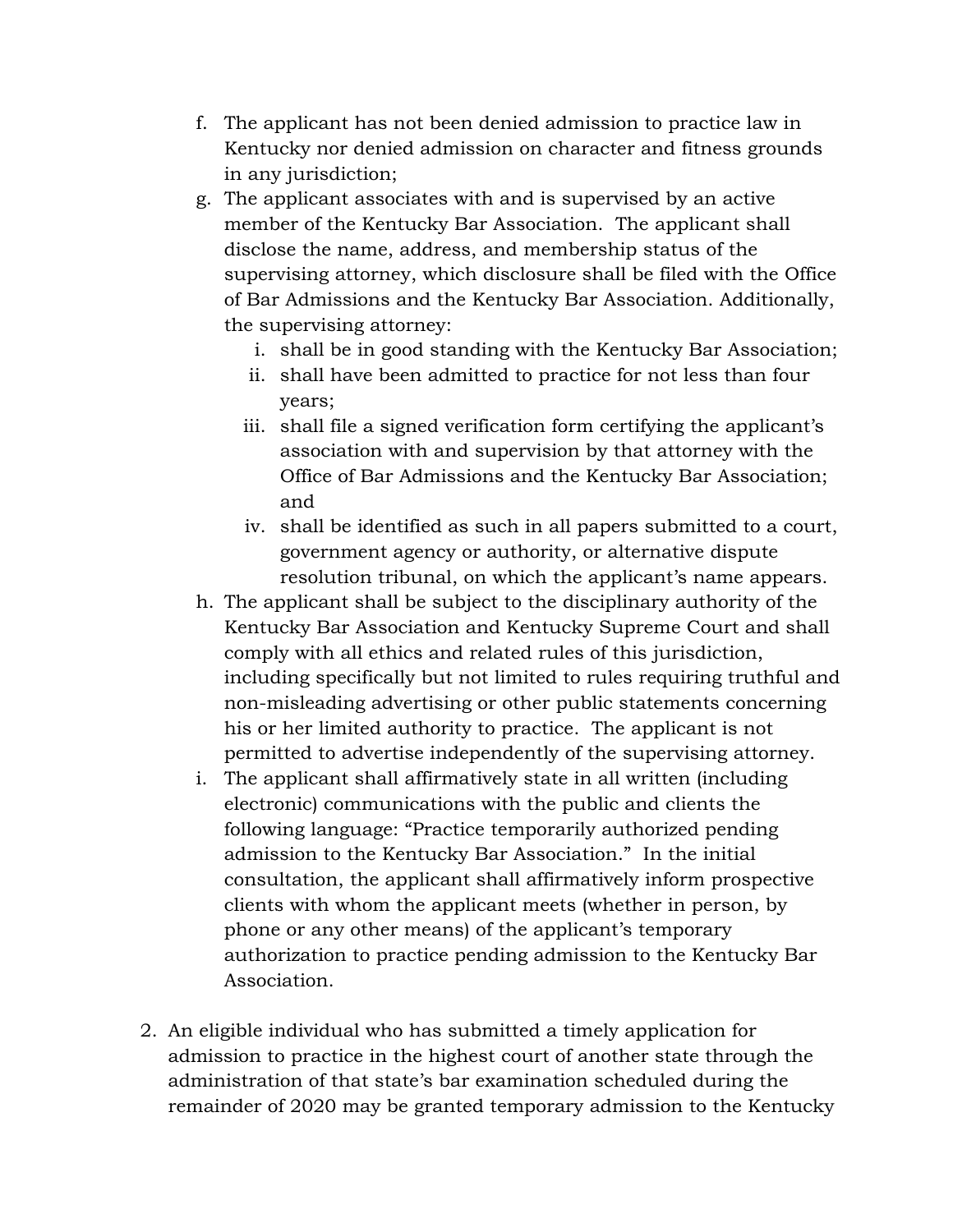Bar Association provided that all the conditions of section (1), except section (1)(b), are met and further:

- a. The applicant has applied to take the bar examination of another state;
- b. The applicant files a statement with the Office of Bar Admissions of his or her intention to seek admission to the Kentucky Bar Association under SCR 2.112 immediately upon the applicant's admission to practice in the highest Court of another state; and
- c. The Commonwealth's or County Attorney, or a representative of the public defender program or legal services program, that desires to employ the applicant upon admission under SCR 2.112 files a statement with the Office of Bar Admissions of this intention.
- 3. Verification. Upon an applicant's satisfactory completion of the application process and provided that the applicant is certified to have the requisite good moral character and fitness to practice law and the applicant has met all of the requirements of this rule, the Board and the Committee shall certify their recommendations to the Supreme Court that the applicant is eligible for temporary admission pursuant to this rule.
- 4. Automatic Termination. The authority in this rule shall terminate immediately if the applicant:
	- a. Successfully passes the Kentucky bar exam and takes the oath of office required by Section 228 of the Kentucky Constitution;
	- b. Withdraws the application for admission by examination;
	- c. Fails to obtain a passing score on the first bar examination the applicant takes in Kentucky, or another state under section (2), following adoption of this rule. In the event the applicant applies, within ten days following receipt of his or her score, to take the next subsequent Kentucky bar exam, then temporary admission shall be extended to the date of announced exam results for said next subsequent bar exam. Temporary admission shall not be extended following two unsuccessful bar exams.
	- d. Fails to submit a timely passing score on the Multistate Professional Responsibility Examination; or
	- e. Is subject to a formal charge in a disciplinary proceeding.
- 5. The authority in this rule shall also terminate immediately if the supervising attorney ceases to be an active member in good standing of